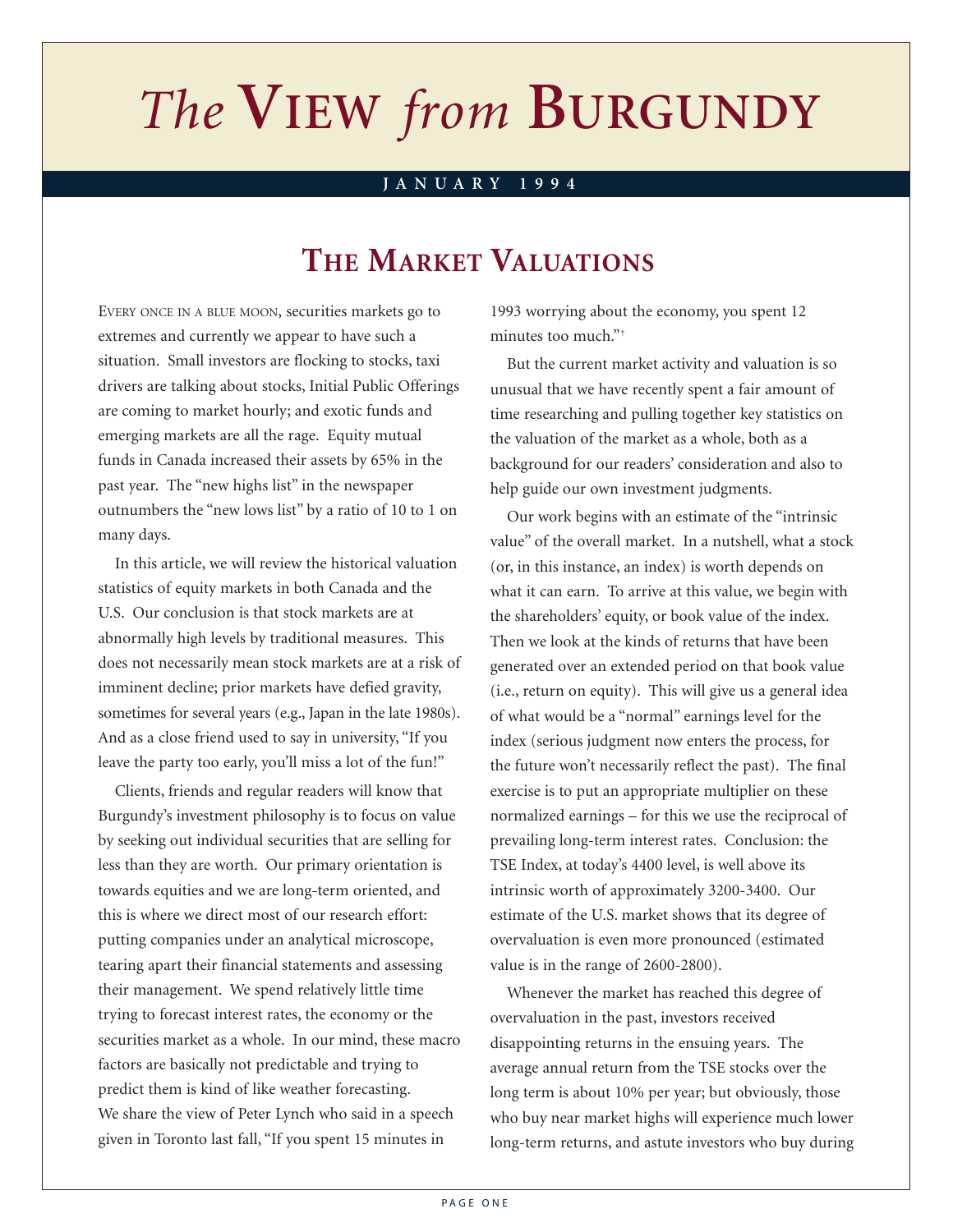## *The* **VIEW** *from* **BURGUNDY**

market dips will get better than a 10% compound rate of return.

What is abundantly clear from a review of stock prices is that they fluctuate significantly during their upward march. And it is during these periods of extreme prices that opportunity knocks particularly loudly. Taking advantage of buying opportunities requires discipline and conviction, for at those times such action is difficult, with popular sentiment running heavily against stocks and all-around negative economic news. Conversely, in the euphoria of a bull market, one requires exactly the same discipline in reverse.

Today, what is required is the courage to sell when the majority of investors are clamoring for stock and when economic news is positive. A wise man once said, "It isn't how much you make, but how much you keep!" Raising cash is not necessarily a wimpy act; we feel that it will provide buying power when true bargains are plentiful once again.

Let us look at how those prices compare to the underlying assets or "book value" of the major Canadian and U.S. stock markets.





The Toronto market today appears abnormally high in relation to its recent history, although in the 1960s and 1970s, stocks traded in this range of book value ratios. During the 1960s and 1970s, however, Canadian listed companies were far more profitable than today; they provided better after-tax returns than bonds and so they were in great demand. With bonds yielding 5-6% throughout the 1960s, returns on equity of 10-15% looked pretty attractive. Thus, the price-tobook ratios tended toward hefty premiums. A picture of just how badly profitability (ROE) of the TSE companies has declined is evidenced in the chart below. This pattern of declining profitability is not evident in the Dow Jones Industrial Index.

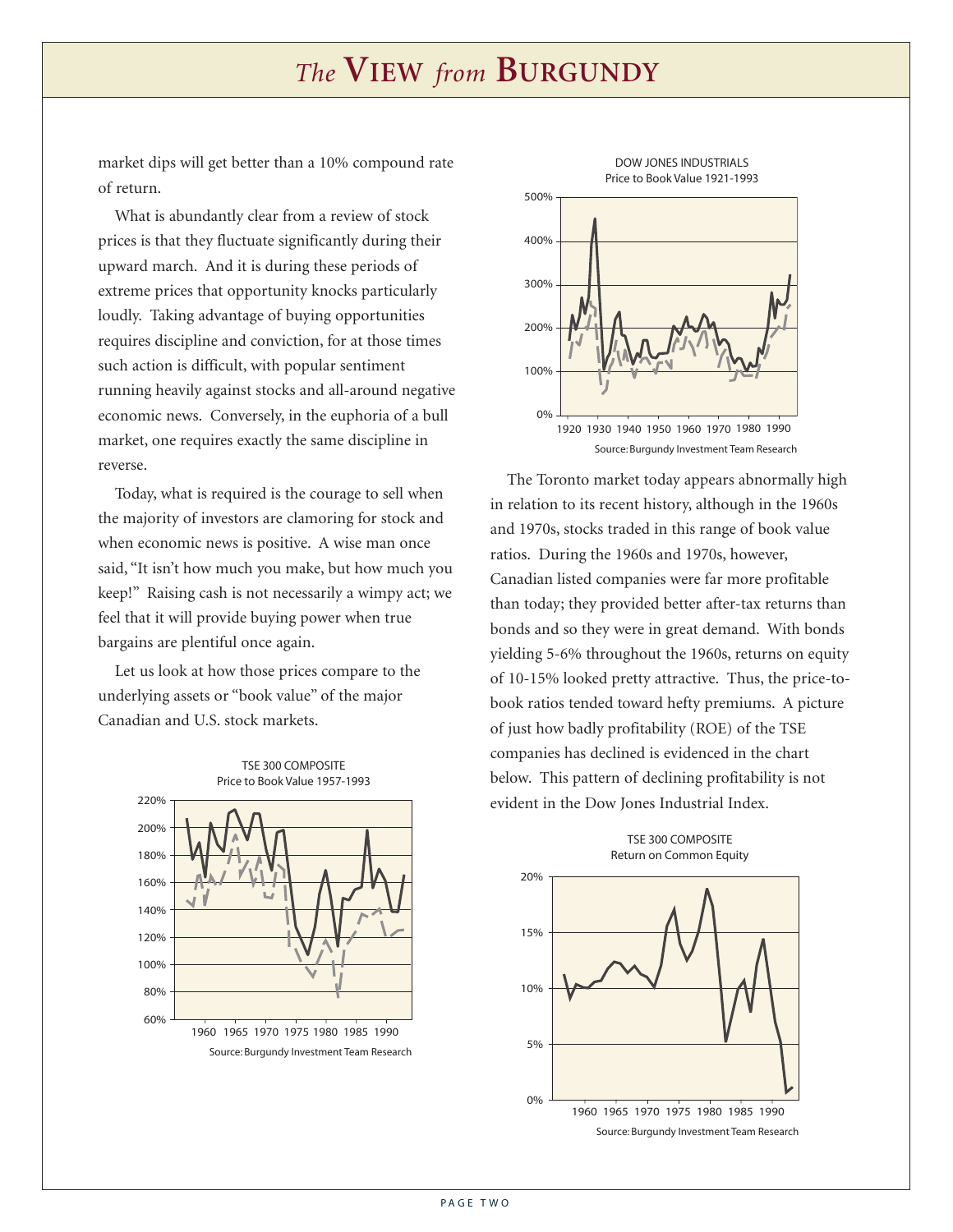### *The* **VIEW** *from* **BURGUNDY**



Source: Burgundy Investment Team Research

Now let's take a look at dividend yields through the years.





DOW JONES INDUSTRIALS





It isn't very encouraging. Today the TSE Composite Index yields around 2.2%, which is the lowest on the record. (The Dow is at 2.6% – also at a record low.) While other comparative statistics suffer various criticisms due to changing accounting practices, writeoffs, and so on, the cash dividend yield is factual and has proven to be a reliable indicator in the past. Today's low yields are discomforting.

One final interesting way to look at the valuation of the market is provided in the chart below, which shows the number of hours of work at the average wage rate needed to buy one S&P unit. At 38 hours, it is the highest on record.



We have no idea what the market is going to do. We feel that we can say with certainty that North American equity markets have almost never sold so high relative to earnings, dividends, book value or labour earnings. Possibly the economy could have such a great boom that the current pricing will eventually be justified. Or, maybe money flows from back deposits and CDs will just keep driving stock prices up, notwithstanding the valuation levels of stocks.

What we can say is the current level of pricing is causing us to go about our business of managing your money in a very cautious way. At Burgundy, at the moment, we have more than a normal amount of cash; we have long bonds, and the bonds we hold are of a short duration (some of which are inflation-indexed).